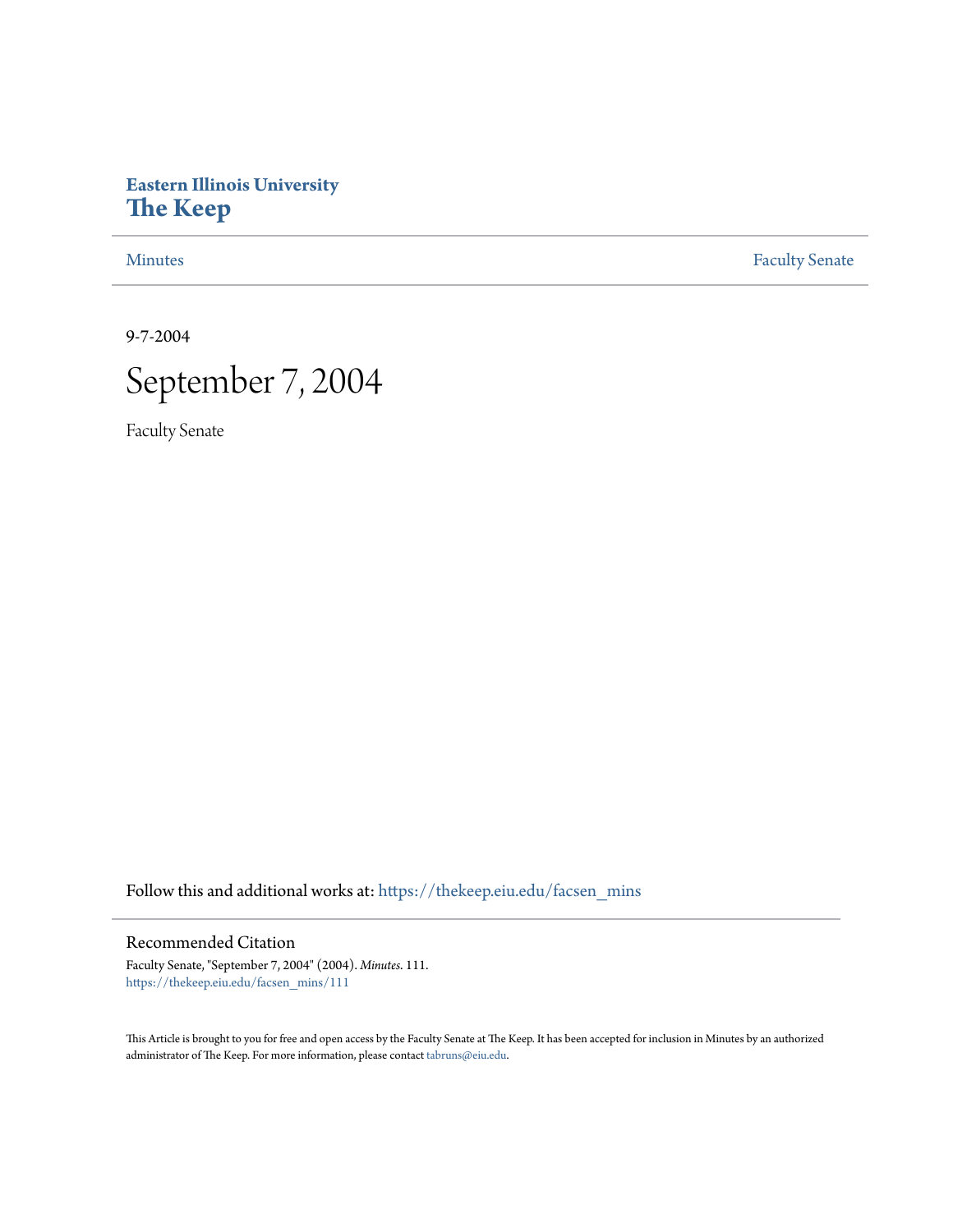## **FACULTY SENATE MINUTES FOR September 7, 2004 (Vol. XXXIII, No. 3)**

The 2004 – 2005 Faculty Senate minutes and other information are available on the Web at http://www.eiu.edu/~FacSen The Faculty Senate agenda is posted weekly on the Web, at Coleman Hall 3556 and on the third-level bulletin board in Booth Library. Note: These minutes are not a complete verbatim transcript of the Senate meeting.

### **Call to Faculty: The Senate invites comments from all faculty concerning vehicles on campus sidewalks. Please see IV. I.**

**Call to Faculty: The Senate invites comments from all faculty concerning Eastern Illinois University's vision for the next 5 – 10 years. Please see VI. A. for discussion.**

**Notice to Faculty: The Luis Clay Mendez Distinguished Service Award is still accepting donations to the fund.**

**I. Call to order by Chair David Carpenter at 2:00 p.m.** (Library Conference Room, Booth Library) Present: J. Allison, J. Ashley, R. Benedict, A. Brownson, D. Carpenter, L. Comerford, B. Fischer, A. HaileMariam, J. Kilgore, J. Pommier, J. Stimac, B. Wilson, and J. Wolski. Excused: M. Monipallil. Guests: B. Lord (Provost and VPAA), J. Johnson (Dean, CAH), J. Peryam (reporter, *Daily Eastern News*), D. Miffler (VPAA, Student Government), J.C. Miller (student).

## **II. Approval of Minutes of 31 August 2004.**

Motion (Comerford / Allison) to approve the Minutes of 31 August 2004. Yes: J. Allison, J. Ashley, A. Brownson, D. Carpenter, L. Comerford, B. Fischer, A. HaileMariam, J. Kilgore, J. Pommier, J. Stimac, B. Wilson, and J. Wolski. Abstain: R. Benedict.

### **III. Announcements**

- A. New Faculty Reception at the Tarble Arts Center on 14 September from 4 5:30 PM. Faculty Senate will attend.
- B. "Some new ideas for designing your courses differently" a workshop sponsored by the Faculty Development Committee. Workshop is being held in the Charleston-Mattoon Room of the University Union on 30 September from  $1 - 4$  PM. Contact Bud Fischer (581-2817 or  $\frac{c$ fruf@eiu.edu) for details.
- C. The workshop "Finding grant opportunities with electronic searches" is being sponsored by the Faculty Development Committee and the Office of Grants and Research on 16 September in the Paris Room in the University Union from  $1 - 2$  PM.
- D. Two additional members of the Institutional Review Board (IRB) are J. Wolski (Theater Arts for CAH) and C. Eckert (Sociology for COS).
- E. Additional contributions to the Luis Clay Mendez Distinguished Service Award are still being accepted.

### **IV. Communications**

- A. Proposed Academic Calendar was sent from VPAA Lord. See VI. B for discussion.
- B. Message of 1 September from Britto Nathan re: CGS election / members. After a brief discussion on the memo, Senator Wolski informed the Senate that the Elections Committee has an updated list of eligible voters and that a special election will be held within the next few weeks to fill the vacant CGS positions.
- C. President's Council will attend the Senate meeting on 14 September.
- D. R. Sailors and J. Owens will attend the Senate meeting on 14 September to discuss WEIU's Radio programming. R. Murray and J. Heumann have also been invited to attend. Senator Fischer asked if the Radio and TV Board had already voted on the change in programming. Senator Allison responded that even if the Radio and TV Board had voted for the change that there is precedent for asking a committee to reconsider its position if the Senate wishes. During the discussion it was pointed out that R. Murray, who will attend the next Senate meeting, is on the board.
- E. Board of Trustees of Eastern Illinois University Minutes of 21 June 2004.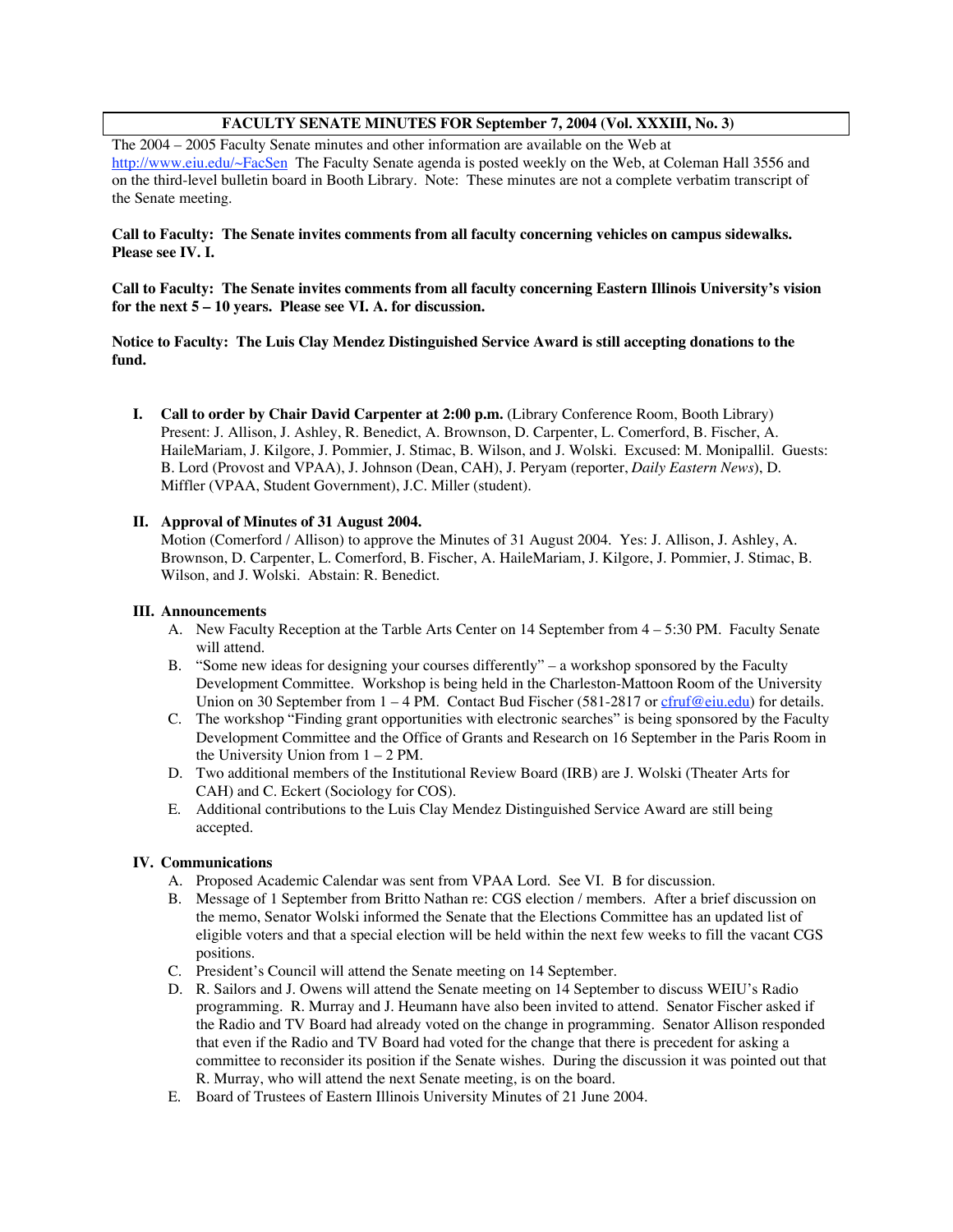- F. Board of Trustees of Eastern Illinois University Minutes of 2 August 2004.
- G. Board of Trustees of Eastern Illinois University Agenda for 10 September 2004.
- H. Report to the Board of Trustees by Eastern Illinois University
- I. Senator Allison reported that members of his constituency have expressed concern over the increasing number and types of vehicles using the sidewalks on campus. This poses a potential safety concern to pedestrians as well as a concern for the potential hazards produced by sidewalks that cannot handle the loads. After a brief discussion it was decided that it would be difficult to mandate common sense since there is no regulation forbidding this necessary action to occur. **The Senate invites additional comments on this issue from faculty members.**
- J. Council of Chairs Minutes for 5 May by G. Foster.

## **V. Old Business**

- A. Committee Reports
	- 1. Executive Committee: no report
	- 2. Nominations Committee: Senator Pommier has asked that the contact person on the following appointed boards and councils please contact him:

Academic Tech Advisory Committee (ATAC), Achievement and Contribution Award Committee, Apportionment Board (AB), Council on Teacher Education (COTE), Distinguished Faculty Award Committee, Enrollment Management Advisory Committee, Environmental Health & Safety Committee, Financial Aid/Grants Committee, Health Services Advisory Board, IBHE Faculty Advisory Committee, Judicial Board, Library Advisory Board, Parking Advisory Committee, Publications Board, Records and Registration Advisory Committee, Technology Enhancement And Management (TEAM) Grants Council, Textbook Rental Advisory Committee, Tuition and Fees Review Committee, and the University Union Advisory Board.

- 3. Elections Committee: There will be a special election for Council on Graduate Studies to be held in the University Union within the next few weeks.
- 4. Faculty Student Relations: D. Miffler (VPAA, Student Government) informed the Senate that by next week the Student Government representatives to Senate will be appointed.
- 5. Faculty Staff Relations: Senate Ogbomo is chair of the Faculty Staff Relations Committee, not Senator Wilson as erroneously reported in last week's Senate minutes.
- **6.** Luis Clay Mendez Distinguished Service Award Committee: Senator Pommier reported that an article describing the Luis Clay Mendez Distinguished Service Award and the nominations forms will be ready shortly and will be posted on-line. **Additional contributions to the award are being accepted.**
- 7. Other Reports: none
- B. Proposed Evaluation of Administrators: after additional fine-tuning by senators Fischer and Kilgore the Recommended Changes to IGP 31 document was approved. See appended document. Senator Comerford thanked senators Fischer and Kilgore for their efforts. After a brief discussion, VPAA B. Lord informed the Senate that provisions in the recommended changes requiring notification of participants that the evaluation has been completed (item #5) should not be too difficult. Participants could be notified by listserve or in some cases in writing as is currently being done by some deans in the colleges. Motion that was on the table to approve the Recommended Changes to Eastern Illinois University IGP Policy 31, Performance Evaluations of Administrative Staff, Yes: J. Allison, J. Ashley, R. Benedict, A. Brownson, D. Carpenter, L. Comerford, B. Fischer, A. HaileMariam, J. Kilgore, J. Pommier, J. Stimac, B. Wilson, and J. Wolski.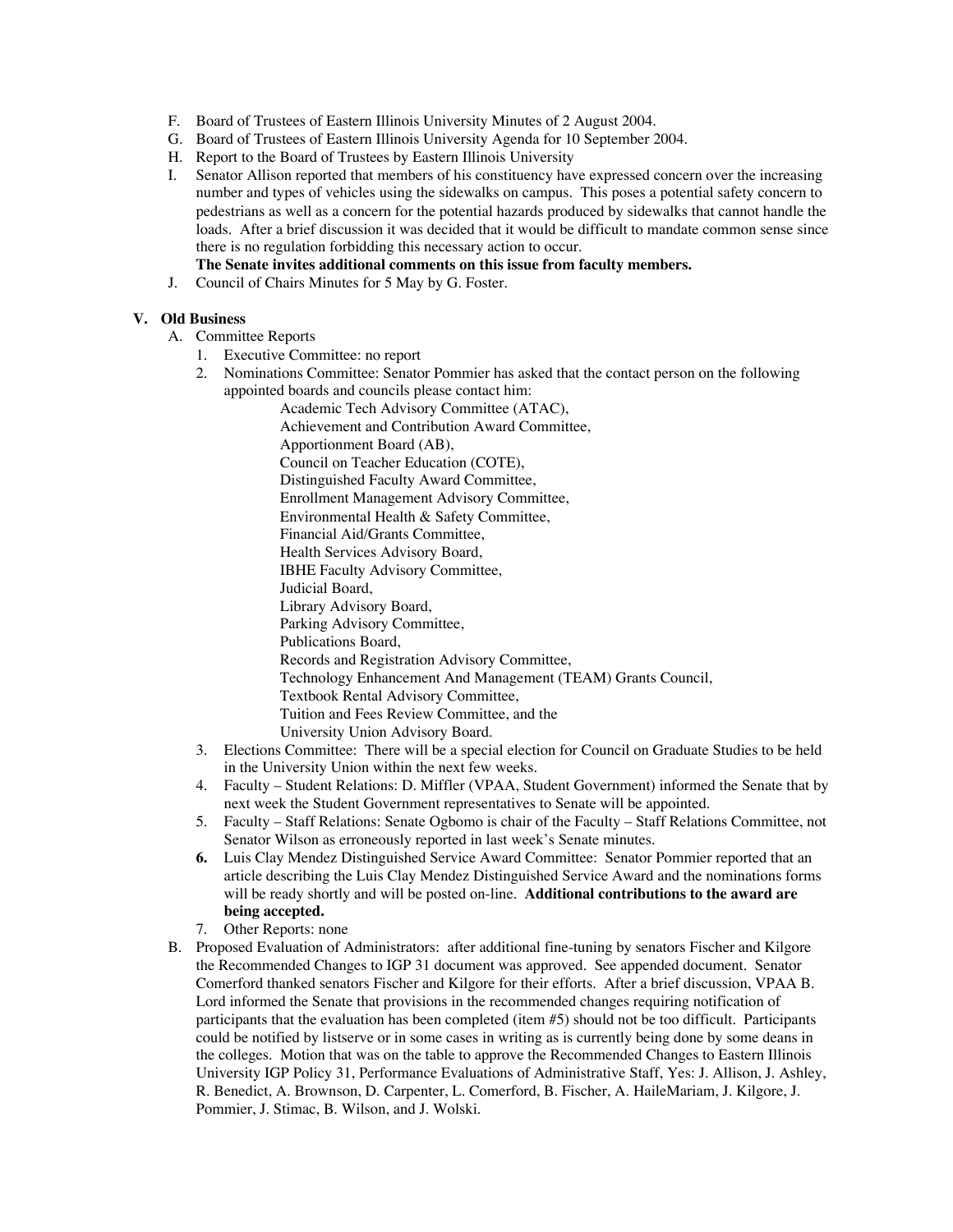C. Other

#### **VI. New Business**

A. Eastern' Vision of Itself – Present and Future: Senator Fischer posed the questions to the Senate: What will Eastern Illinois University be like in  $5 - 7$  years; what is our product; and in our slow growth to 15,000 students, how can we create a better atmosphere on campus? Senator Allison further asked if our Master Plan included just physical facilities; is the Master Plan fixed; and is enrollment management being addressed? Senator Fischer said that we should set our goals over the next  $5 - 10$ years, then look at the Master Plan. VPAA Lord stated that he has tried to be clear in his vision based on the enrollment trends and needs of Eastern Illinois University. He also believes that we are as large as we should get and that enrollment isn't driven solely on the budget, but on other factors as well. Only small growth is seen in the future. Senator Wilson said that the technological vision of Eastern Illinois University should also be addressed.

Senator Kilgore asked about the impact the proposed Nursing Program would have on enrollment and facilities. VPAA Lord stated that the proposal to look at a possible Nursing Program is only in its infancy and that the program itself would be a baccalaureate-completion program enrolling less than 100 students per year. If the program was approved it would take at least 2 years to implement. Funding for the program would ideally come from external sources or cooperative programs such as the one Eastern Illinois University currently has Lakeview College of Nursing.

Enrollment management goals were then discussed. VPAA Lord stated that in terms of recruitment, Enrollment Management is aware of the limits that some programs have in terms of resources. Since applications have increased (over 10,600 last year), the admissions program has been able to be slightly more selective. Our average ACT scores have increased, but they are already the second highest in the state, after the University of Illinois. Tenth-day enrollment figures haven't come out yet, but it is projected that we should have  $\sim$ 120 – 150 more students than last year's 11,551. Senator Comerford indicated that he was pleased with the changing admissions policies (higher standards versus first-come, first-admitted). One of the reasons that applications have increased is the fact that Eastern Illinois University is becoming a very good value for the cost. VPSA-Student Government Miffler asked about the role budget cuts will have on tuition increases. VPAA Lord responded that with the new 4-year frozen tuition program for freshman, entering freshman have their tuition set at that level for four years. This places additional importance on state budget cuts. Rather than small tuition increases each year, as has been the case in the past, much larger increases for each freshman class are expected in order to distribute the increased costs over four years.

Senator Fischer asked the Senate what the entering freshman class should look like. Even though we may be resource limited, with over 10,000 applications, we can begin to direct our class, and university visions. VPAA Lord said that we can do this, but Eastern Illinois University also has a role to provide access to different groups, such as TRIO, Gateway, and Honors program students. Nearly half of all students currently enrolled come from first-generation college families and that nearly 40 percent of the new students are transfer. Our minority recruitment is also up, but we need to increase it to match the demographics. A general discussion followed in which that perhaps increased diversity among the faculty would help increase diversity among the students.

A general discussion followed in which it was suggested that the city should also get involved in directing the future vision of the university. Senator Benedict said that the Community Relations Committee has worked closely with the city for the last five years and has addressed many of these majors issues. Great strides have been made, many being lead by the students.

The final topic of discussion under the general topic of Eastern Illinois University's vision for the future concerned faculty representation on the next presidential search committee. The general consensus was that there should be a greater faculty role on the committee, but that it was too early to discuss this in detail.

B. Academic Calendar for the 2006 – 2007 Academic Year: Motion (Benedict / Ashley) to approve the calendar. VPAA Lord informed the Senate that a number of years ago a Calendar Committee was charged with developing basic rules for the generation of academic calendars. Those rules are incorporated into the calendar being presented as well as suggested changes in the summer school schedule that will better serve the needs of students, faculty, and the university. Senator Comerford asked if the is some type of "reset" built into the calendar since it appears that it is creeping forward one day per year owing to the nature of the calendar. VPAA Lord replied that was a reset mechanism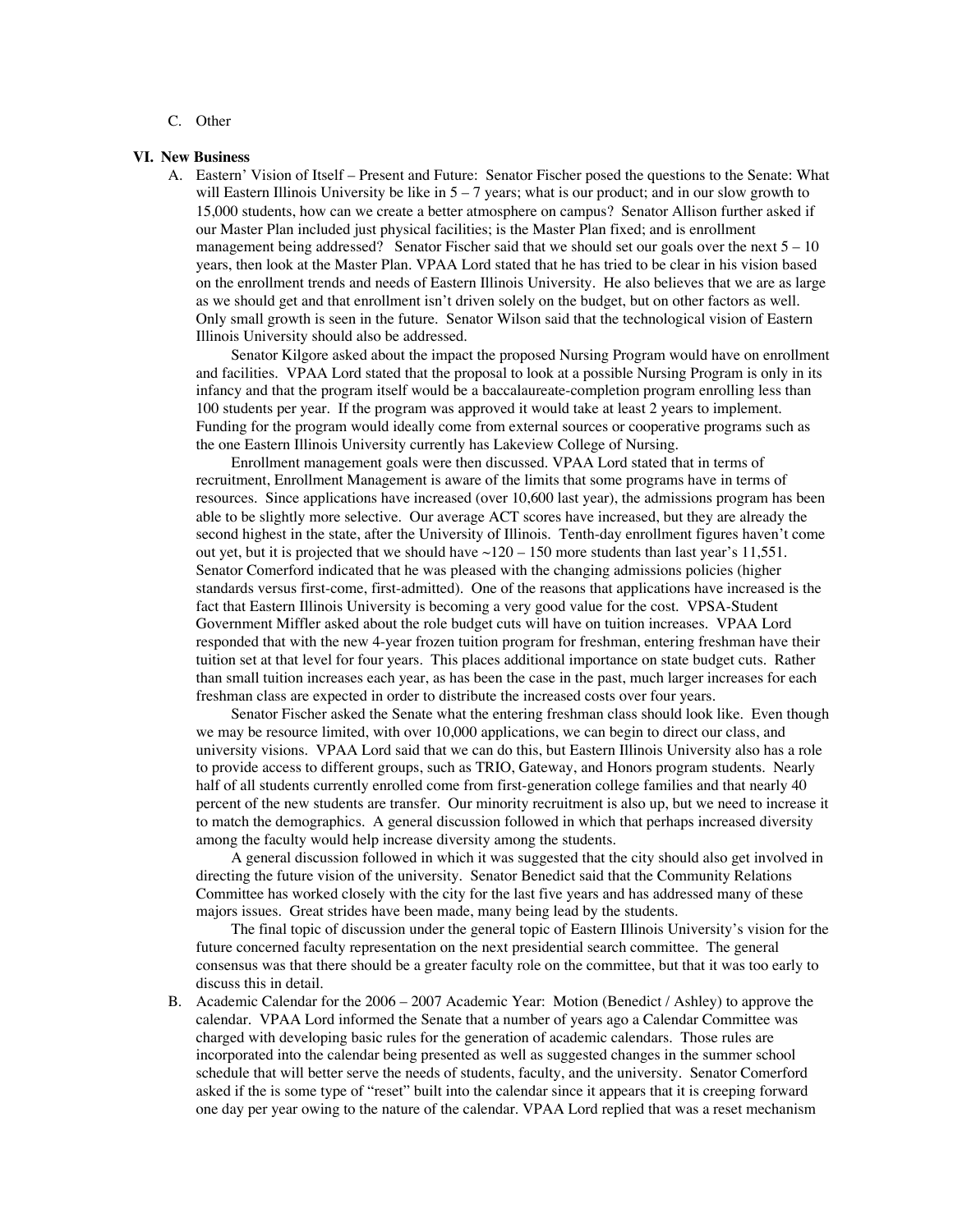and that he believed that it happened this year. In response to a question from Senator HaileMariam, VPAA Lord replied that although some schools start after Labor Day, Eastern Illinois University could not, since it would compress the fall semester to be under 15 weeks in length or would run into holidays at the end of the calendar year. The vote was taken. Yes: J. Allison, J. Ashley, R. Benedict, A. Brownson, D. Carpenter, L. Comerford, B. Fischer, A. HaileMariam, J. Kilgore, J. Pommier, J. Stimac, B. Wilson, and J. Wolski.

### **VII.Adjournment at 3:45 p.m.**

#### **Future Agenda Items:**

Faculty Perception re: Awarding of CFR Grants; Direction of Office of Grants and Research; Board of Trustees' Visit To/With Faculty Senate; Faculty Representation on BOT; Community Service Programs and Opportunities; EIU Foundation; Faculty Participation in Establishing Fundraising Priorities

Respectfully submitted,

John Paul Stimac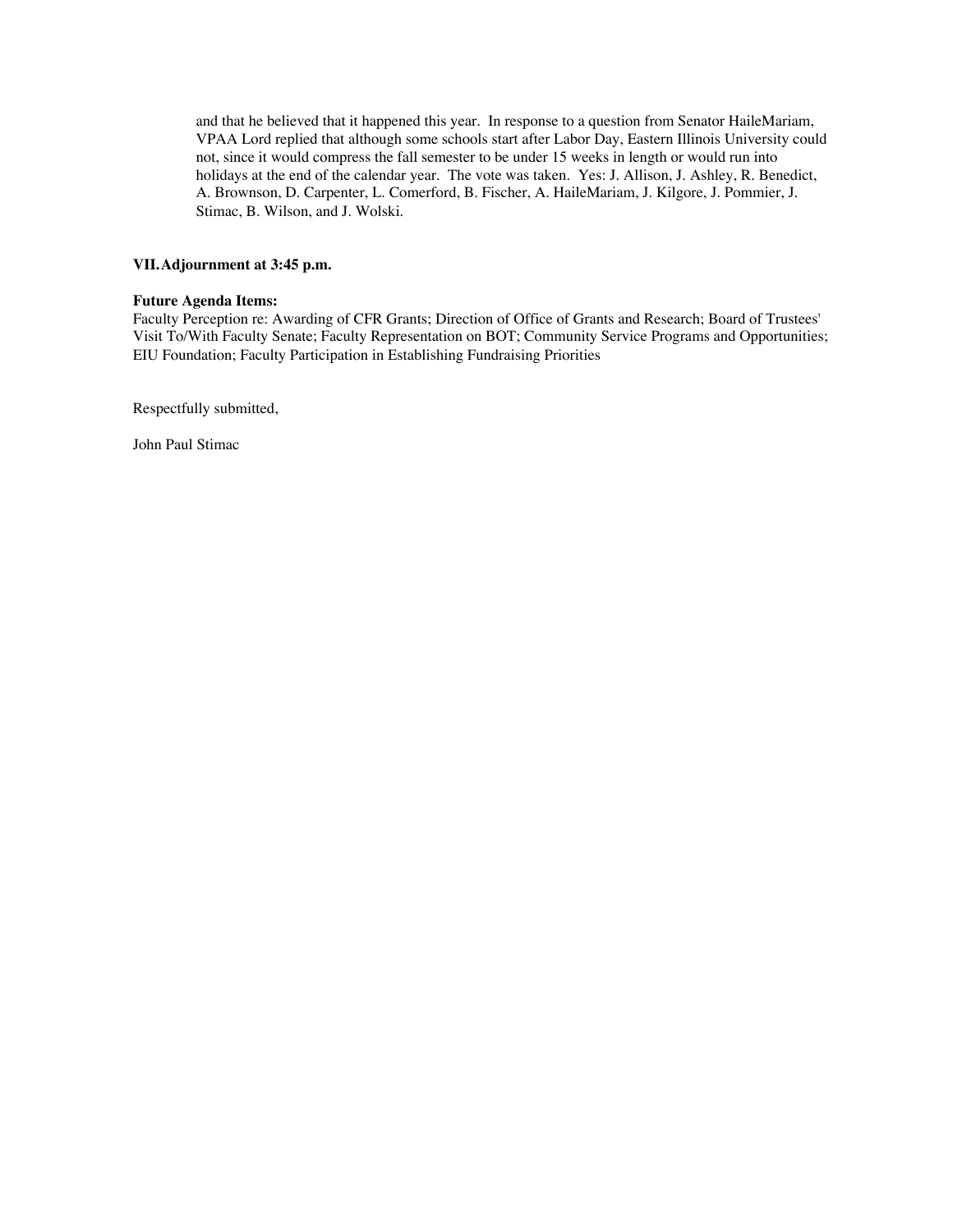# PROPOSED PROPOSED

# **2006 – 2007 Academic Calendar**

# Recommended Academic Calendar

# **SUMMER 2006**

|                                | Summer 4                 | Summer 6                 | Summer Flex-8            |
|--------------------------------|--------------------------|--------------------------|--------------------------|
| Late Registration              | $15-May$                 | $12-Jun$                 | $12-Jun$                 |
| <b>First Class Day</b>         | 15-May                   | $12-Jun$                 | $12-Jun$                 |
| Memorial Day Break             | 29-May                   | $\overline{\phantom{0}}$ | $\overline{\phantom{0}}$ |
| July 4th Break                 | $\overline{\phantom{0}}$ | 4-Jul                    | $4 -$ Jul                |
| Last Class Day                 | 9-Jun                    | $21$ -Jul                | 4-Aug                    |
| <b>Final Examinations</b>      | $9-Jun$                  | $21$ -Jul                | 4-Aug                    |
| <b>Term Closes</b>             | $12-Jun$                 | 24-Jul                   | 7-Aug                    |
| Grades Due                     | $13-Jun$                 | $25$ -Jul                | 8-Aug                    |
| <b>FALL 2006</b>               |                          |                          |                          |
|                                |                          |                          |                          |
| Late Registration              | 18-Aug                   |                          |                          |
| <b>First Class Day</b>         | $21-Aug$                 |                          |                          |
| Labor Day Break                | 4-Sep                    |                          |                          |
| Mid Term                       | $11-Oct$                 |                          |                          |
| <b>Fall Break</b>              | $13-Oct$                 |                          |                          |
| Thanksgiving Break             | $20-Nov$                 | through                  | $24-Nov$                 |
| Last Class Day                 | 8-Dec                    |                          |                          |
| <b>Final Examinations</b>      | $11$ -Dec                | through                  | $15$ -Dec                |
| Commencement                   | 16-Dec                   |                          |                          |
| Term Closes/Grades Due         | 17-Dec                   |                          |                          |
| <b>SPRING 2007</b>             |                          |                          |                          |
| Late Registration              | $5-Ian$                  |                          |                          |
| First Class Day                | 8-Jan                    |                          |                          |
| <b>MLKing's Birthday Break</b> | $22-Ian$                 |                          |                          |
| Lincoln's Birthday Break       | $16$ -Feb                |                          |                          |
|                                |                          |                          |                          |
| Mid Term                       | 1-Mar                    |                          |                          |
| <b>Spring Break</b>            | $12-Mar$                 | through                  | $16-Mar$                 |
| Last Class Day                 | $27-Apr$                 |                          |                          |
| <b>Final Examinations</b>      | 30-Apr                   | through                  | 4-May                    |
| Commencement                   | 5-May                    |                          |                          |
| Term Closes/Grades Due         | 6-May                    |                          |                          |
| <b>SUMMER 2007</b>             |                          |                          |                          |
|                                | Summer 4                 | Summer 6                 | Summer Flex-8            |
| Late Registration              | 14-May                   | $11$ -Jun                | $11-J$ un                |
| <b>First Class Day</b>         | 14-May                   | $11-J$ un                | $11-J$ un                |
| Memorial Day Break             | 28-May                   |                          |                          |
| July 4th Break                 |                          | $4-Jul$                  | $4-Jul$                  |
| Last Class Day                 | 8-Jun                    | $20 -$ Jul               | $3-Aug$                  |
| <b>Final Examinations</b>      | 8-Jun                    | $20 -$ Jul               | $3-Aug$                  |
| <b>Term Closes</b>             | $11-J$ un                | $23$ -Jul                | 6-Aug                    |
| Grades Due                     | $12$ -Jun                | $24$ -Jul                | 7-Aug                    |
|                                |                          |                          |                          |